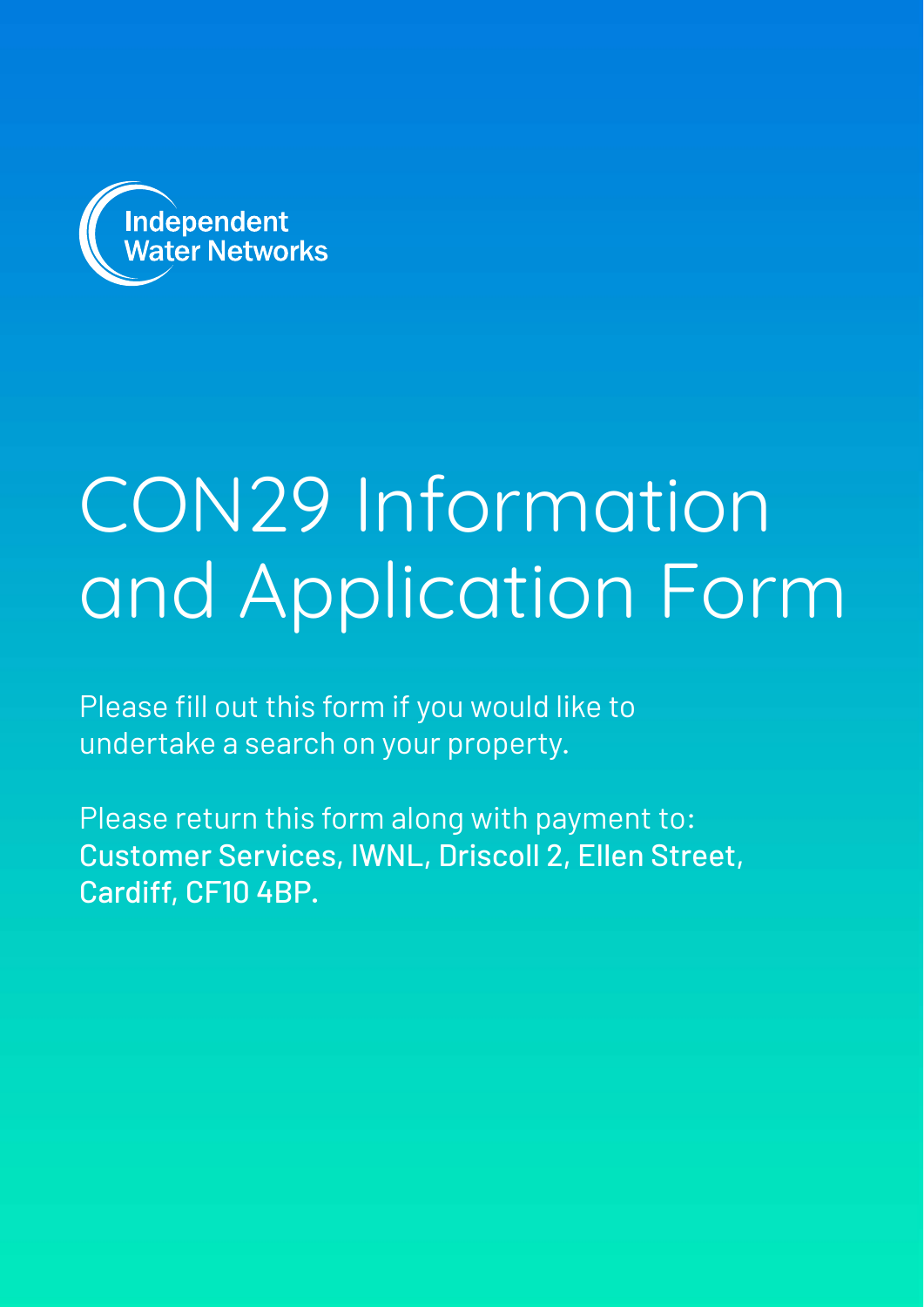# **CON29 Information**

#### **What is CON29DW?**

The official CON29DW Drainage and Water Enquiry offers homebuyers complete peace of mind by identifying all the risks that a property may face in relation to the ownership and location of sewers and water mains.

Our search has helped prospective homeowners avoid thousands of pounds in unexpected maintenance bills and uncovered problems that had the potential to dramatically reduce property values.

Each CON29DW search includes the following key information about property and land, helping homebuyers make a more informed choice about a property purchase.

- Details of water and wastewater services at the property – not all properties are connected to the public system.
- The location of public water mains and sewers in the area – important if an extension is planned.
- The existence of any agreements or consents that may affect the enjoyment of the property.
- Information on the risk of internal flooding (e.g. from overloaded nearby public sewers).
- An analysis of the risk of receiving low water pressure, together with possible remedial measures.
- The location of nearby sewage works to help determine if odour or noise may be a problem.
- An assessment of water quality.

#### **What information will the search provide?**

- Detailed information taken from IWNL technical and asset database.
- Coloured location plan, showing water mains, public foul and surface water sewers currently on record in proximity to the property.
- Verification of Building-over Agreements.
- Details of relevant Adoption Agreements, on new property developments.
- Billing and metering information.
- Additional contacts if it is not the responsibility of IWNL.

#### **How much does the search cost?**

Domestic premise search: £65 inclusive of VAT Commercial premise search: £110 inclusive of VAT

#### **How to order the search**

To order a search, please complete the search request form, located on page 3 and send the completed form along with a cheque made payable to IWNL at the below address. BACS payment option is available. Please send an email to CON29DW@iwnl.co.uk for more details.

#### **What Information do I need to provide?**

Please submit the completed form along with any additional information deemed relevant. If the search is for a plot on an ongoing or recent development, a building plot or a property with a significant area of land, please enclose a plan indicating the property boundary.

#### **How long will it take before I receive my search results?**

We will issue out the search results within ten working days of receiving payment.

#### **How is the report delivered?**

The report results are sent by Royal Mail. Alternatively, reports can be returned by email in PDF format (Adobe Acrobat files). Please supply an email address and populate the "receive results by email" field on the application form.

## **What if I have a query?**

If you have any questions about filling in the form or once you have received the results of the report, please send your enquiry to CON29DW@iwnl.co.uk. Alternatively call us on 02920 028 711, from 8am – 8pm, Monday to Friday and 9am-1pm on Saturdays.